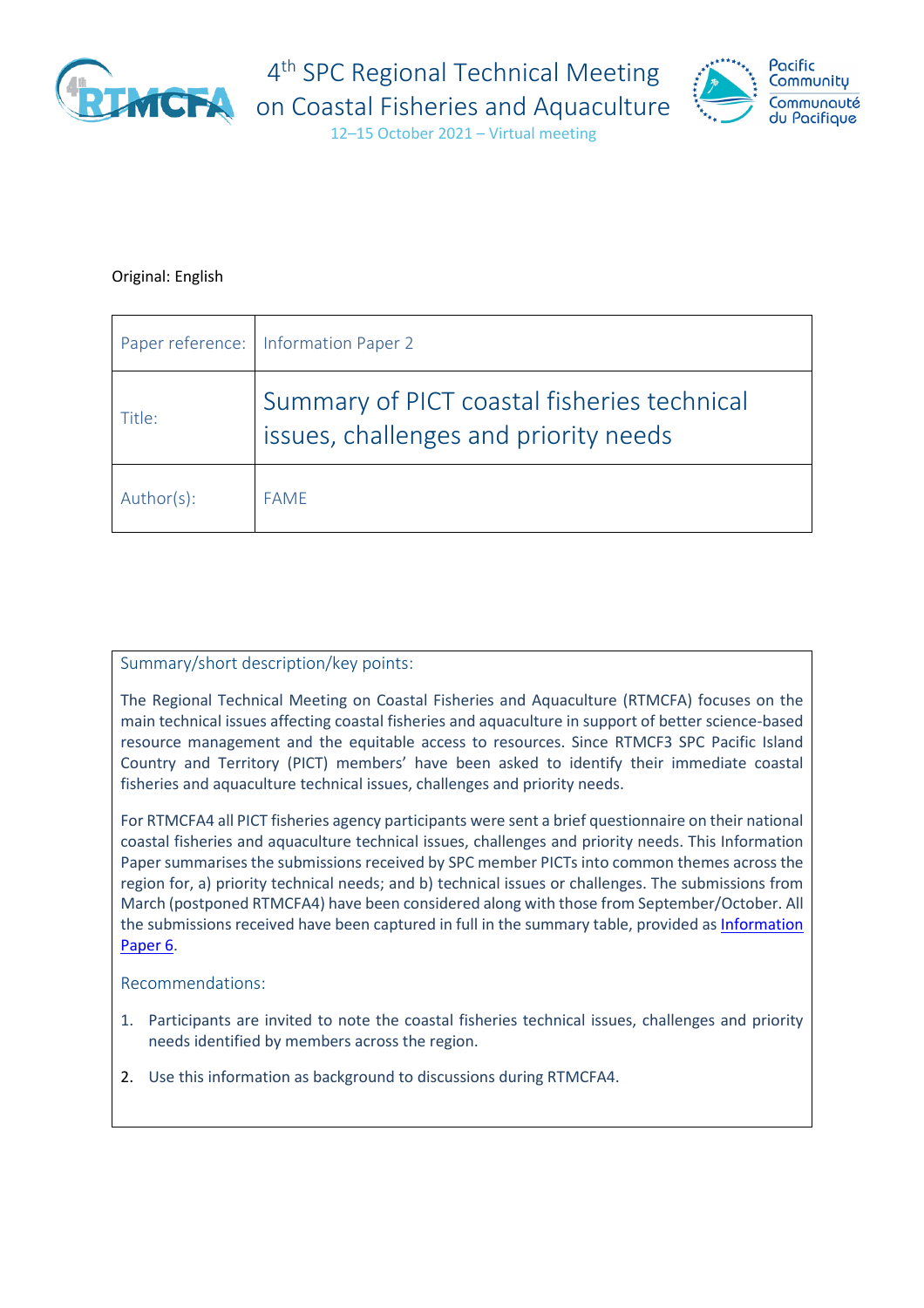

# Summary of PICT coastal fisheries technical issues, challenges and priority needs

## *Introduction*

- 1. The overarching theme of the 4th Regional Technical Meeting on Coastal Fisheries and Aquaculture (RTMCFA4) is to discuss and address some of the main technical issues affecting coastal fisheries and aquaculture in support of better science-based resource management and the equitable access to resources, by capturing lessons learned from the 'response phase' of the COVID-19 pandemic, and identifying approaches and priorities as the region transitions to the 'recovery phase' in 2021–22 and beyond.
- 2. The RTMCFA meetings focus on specific priority issues with input from member country government and territory administrations. For the 3rd Regional Technical Meeting on Coastal Fisheries, which was an in-person meeting in Noumea in November 2019, each member presented their top coastal fisheries and aquaculture priorities, issues and challenges, and reported actions taken since the previous RTMCFA.
- 3. For RTMCFA4, we want to continue capturing the SPC Pacific Island Country and Territory (PICT) members' current coastal fisheries and aquaculture technical issues, challenges and priority needs to help inform the FAME Coastal Fisheries and Aquaculture Programme (CFAP) work priorities, but also to encourage PICT to PICT sharing of experiences and information.
- 4. Due to the time and format constraints of Zoom meetings, for RTMCFA4 we sent all the member nominated PICT fisheries agency participants a brief questionnaire on their national coastal fisheries and aquaculture issues, challenges and priority needs. SPC then compiled the responses received from members and present a summary here for coastal fisheries.
- 5. The questions asked were:
	- a. Provide a *very brief* description of your two highest coastal fisheries priority technical needs.
	- b. *Briefly* outline 2–3 of your main technical issues or challenges in coastal fisheries over the last year.
	- c. *Briefly* outline 2–3 follow-up actions that your agency has taken related to the [Nov. 2019] [RTMCF3 Outcomes and Agreed Action Plan](http://purl.org/spc/digilib/doc/asggs)<sup>[1](#page-1-0)</sup>
- 6. These questions were also asked in February 2021, prior to the planned RTMCFA4 in March 2021, which was postponed at short notice due to COVID lockdown being imposed in New Caledonia just before the scheduled meeting. Where responses were received from members, they have been included together with the responses from PICTs in September/October 2021.

<span id="page-1-0"></span><sup>1</sup> <http://purl.org/spc/digilib/doc/asggs>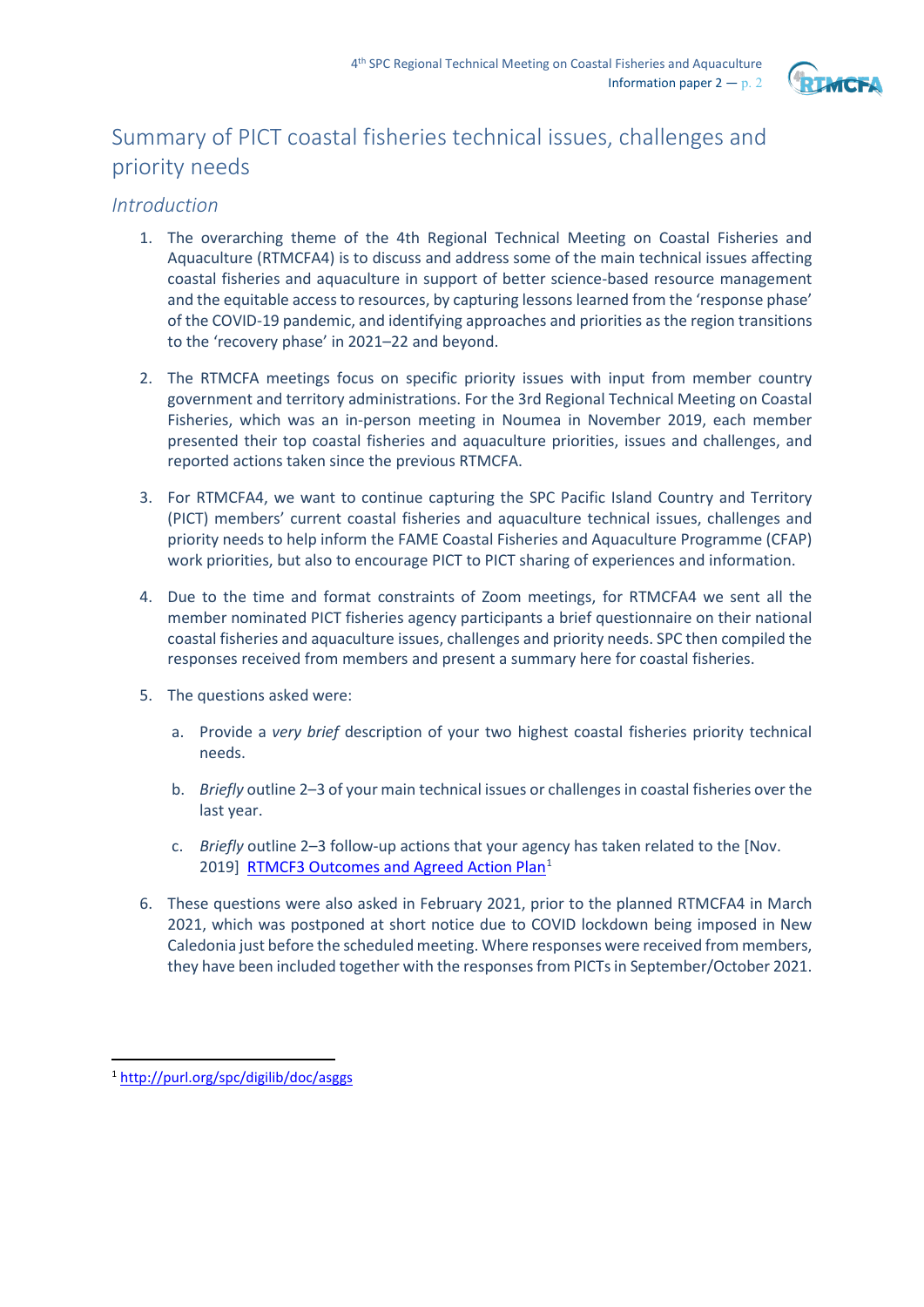

# *Summary of the results for coastal fisheries*

- 7. The following summarises the submissions received by SPC member PICTs into common themes across the region for, a) priority technical needs; and b) technical issues or challenges.
- 8. All the submissions received have been captured in full in the summary table, provided as [Information Paper 6.](https://www.spc.int/DigitalLibrary/Doc/FAME/Meetings/RTMCF/4/RTMCFA4_IP06_EN.pdf) Due to the timing of receiving submissions, they could not be translated before the meeting.

## *Coastal fisheries priority technical needs*

9. The following table summarises the coastal fisheries priority technical needs in descending order of the number of PICTs identifying subject areas and specific fields. The number of SPC PICTs that identified these subject areas as priorities are also shown.

| <b>Priority technical needs</b> |                       | <b>No. of PICTs</b>                                                                |                |
|---------------------------------|-----------------------|------------------------------------------------------------------------------------|----------------|
|                                 | 1. Subject area       |                                                                                    |                |
|                                 |                       | $\triangleright$ Specific fields                                                   | $[n = 15]$     |
| 1.                              |                       | Robust data for use in management:                                                 | 14             |
|                                 | ⋗                     | Science for stock assessments - fish and invertebrates - multi-species             |                |
|                                 | ➤                     | Survey and monitoring                                                              |                |
|                                 | ➤                     | Data management                                                                    |                |
|                                 | ➤                     | Data analysis                                                                      |                |
|                                 | $\blacktriangleright$ | <b>Databases</b>                                                                   |                |
|                                 | ➤                     | Socioeconomic surveys and data                                                     |                |
| 2.                              |                       | <b>Qualified technical staff:</b>                                                  | 7              |
|                                 | ⋗                     | Wide range of skills - science; practical technical; communications; facilitation; |                |
|                                 |                       | etc.                                                                               |                |
|                                 | ➤                     | Understanding of traditional/cultural knowledge                                    |                |
| 3.                              |                       | Legislation, policy, strategies and regulations - review and update:               | $\overline{7}$ |
|                                 | ➤                     | National level                                                                     |                |
|                                 | ⋗                     | State / Provincial levels                                                          |                |
|                                 | ➤                     | Fisheries legislation review and update                                            |                |
|                                 | ➤                     | Coastal fisheries strategies - national and sub-national                           |                |
|                                 | ➤                     | Developing and revising strategic plans                                            |                |
| 4.                              |                       | <b>Management plans:</b>                                                           |                |
|                                 | ➤                     | Evidence-/science-based                                                            |                |
|                                 | ➤                     | Drafting; reviewing                                                                |                |
|                                 | ➤                     | To maximise: food security; economic returns; species protection                   |                |
| 5.                              |                       | <b>Community-based fisheries management:</b>                                       | 5              |
|                                 | ➤                     | Planning                                                                           |                |
|                                 | ⋗                     | Implementation                                                                     |                |
|                                 | ⋗                     | <b>MCS</b>                                                                         |                |
|                                 | ⋗                     | Community facilitation                                                             |                |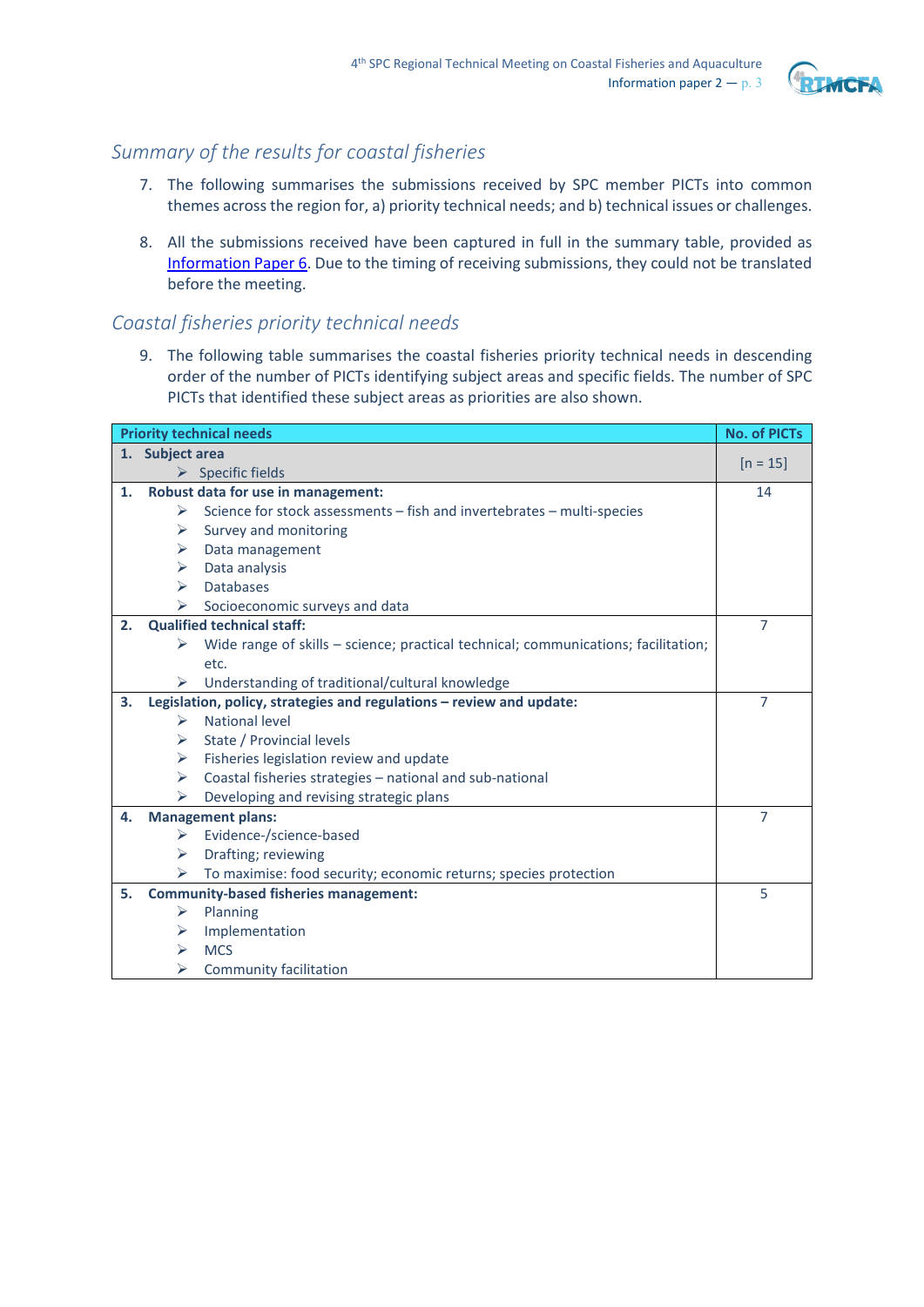

| <b>Priority technical needs</b> |                                      | <b>No. of PICTs</b>                           |                |
|---------------------------------|--------------------------------------|-----------------------------------------------|----------------|
|                                 |                                      | 1. Subject area                               |                |
|                                 |                                      | $\triangleright$ Specific fields              | $[n = 15]$     |
| 6.                              |                                      | Livelihoods and food security:                |                |
|                                 | ⋗                                    | Engaging the private sector                   |                |
|                                 | $\blacktriangleright$                | <b>FADs</b>                                   |                |
|                                 | ➤                                    | Post-harvest                                  |                |
|                                 | ➤                                    | Fishing technique training                    |                |
|                                 | ➤                                    | Sea safety training                           |                |
| 7.                              |                                      | <b>MCS&amp;E</b> and compliance:              | 5              |
|                                 | ➤                                    | Capacity building, training                   |                |
|                                 | ➤                                    | Awareness, behavioural change                 |                |
|                                 | ⋗                                    | Monitoring IUU                                |                |
|                                 | ➤                                    | MCS tools and equipment                       |                |
|                                 |                                      | Spatial mapping for patrolling hotspots       |                |
| 8.                              |                                      | <b>Bêche-de-mer fisheries:</b>                | 5              |
|                                 | ➤                                    | Management                                    |                |
|                                 | ➤                                    | MCS&E                                         |                |
|                                 | ➤                                    | Stock assessments - low cost                  |                |
|                                 | ⋗                                    | Non-detriment findings assistance             |                |
| 9.                              | <b>Awareness and communications:</b> |                                               | $\overline{4}$ |
|                                 | ➤                                    | To support MCS                                |                |
|                                 | ➤                                    | Increase compliance                           |                |
|                                 | ⋗                                    | Communities                                   |                |
|                                 |                                      | 10. Application and adapting to e-technology: | $\overline{4}$ |
|                                 | ➤                                    | For fisheries officers' use                   |                |
|                                 | ⋗                                    | For fishers use                               |                |

# *Coastal fisheries technical issues and challenges*

10. The following table summarises the identified coastal fisheries technical issues and challenges. The number of SPC PICTs that identified similar issues or challenges are also shown in descending order.

| <b>Technical issues and challenges</b> |                                                       | <b>No. of PICTs</b>                                                             |            |
|----------------------------------------|-------------------------------------------------------|---------------------------------------------------------------------------------|------------|
|                                        |                                                       |                                                                                 | $[n = 15]$ |
| $\bullet$                              | Limited staff capacity, qualifications and experience |                                                                                 |            |
|                                        | $\circ$                                               | High-skill areas (e.g. pearls)                                                  |            |
|                                        | $\circ$                                               | Local expertise in research, monitoring, legal and policy support               |            |
|                                        | $\circ$                                               | Academically qualified staff                                                    |            |
|                                        | $\circ$                                               | Data analysts                                                                   |            |
|                                        | $\circ$                                               | Lack of motivation to get higher qualifications                                 |            |
|                                        | $\circ$                                               | Capacity to absorb in-house training                                            |            |
|                                        | Ω                                                     | Communication and facilitation skills                                           |            |
|                                        | $\circ$                                               | COVID-19 related travel restrictions preventing staff study/training externally |            |